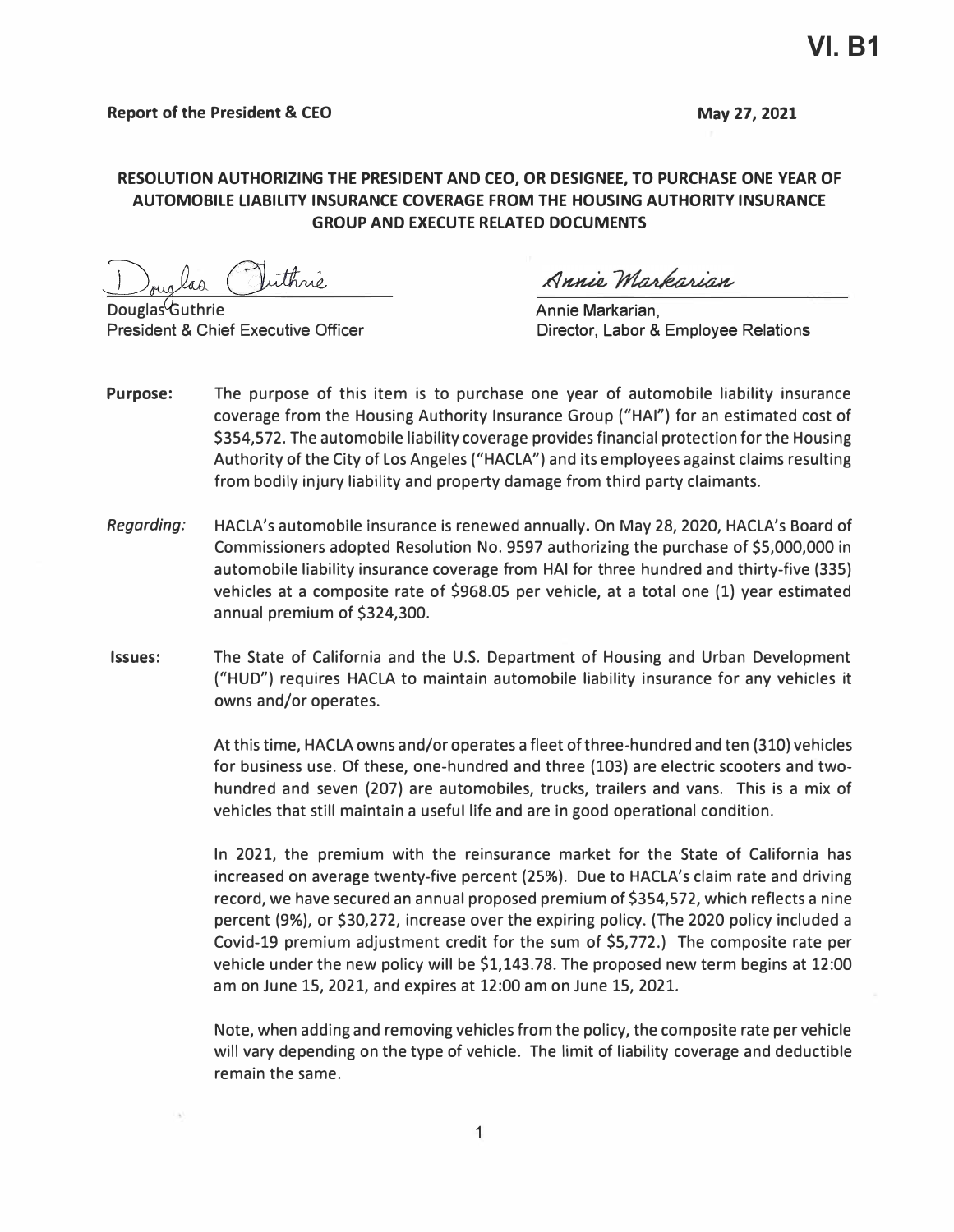The following chart sets forth the comparison between the expiring policy and the proposed new policy.

|                           | <b>Current Program 2020/2021</b>                                                            | Renewal Program 2021/2022                                                                   |  |  |
|---------------------------|---------------------------------------------------------------------------------------------|---------------------------------------------------------------------------------------------|--|--|
| <b>Coverages</b>          | Automobile - owned \$5,000,000<br>coverage                                                  | Automobile - owned \$5,000,000<br>coverage                                                  |  |  |
| and<br><b>Deductibles</b> | <b>Uninsured Motorist and Non-owned-</b><br>hire auto<br>\$1MM Coverage<br>\$50k Deductible | <b>Uninsured Motorist and Non-owned-</b><br>hire auto<br>\$1MM Coverage<br>\$50k Deductible |  |  |
| <b>Units</b>              | 335                                                                                         | 310                                                                                         |  |  |
| <b>Annual</b><br>Premium  | \$324,300                                                                                   | \$354,572                                                                                   |  |  |
| <b>Composite</b><br>Rate  | \$968.05                                                                                    | \$1,143.78                                                                                  |  |  |

HUD waives the bidding requirements of the Annual Contributions Contract with regard to insurance purchase for any public housing agency that joins and remains a member of HAI. HACLA qualifies for this waiver.

Vision Plan: Purchase of automobile insurance is administrative in nature and required to comply with regulatory requirements and best practices.

**Funding:** The Chief Administrative Officer confirms the following:

> Source of Funds: The cost of automobile liability insurance is allocated to the various HACLA programs by number of vehicles assigned to each program. Amounts by program/funding source are as follows:

| <b>Public</b><br><b>Housing</b> |         | <b>Section 8</b> |          | <b>Strategic</b><br><b>Development</b> |  | <b>Central</b><br><b>Office</b> | <b>Total</b> |            |
|---------------------------------|---------|------------------|----------|----------------------------------------|--|---------------------------------|--------------|------------|
|                                 | 264.809 |                  | S 16.208 |                                        |  | 11,220 \$ 62,335                |              | \$ 354,572 |

Budget and Program Impact: The necessary funds are available and included in the 2021 operating budget and will be budgeted in 2022 as required.

**Environmental Review:** not applicable

**Section 3:** not applicable

**Attachments:** 

1. Resolution